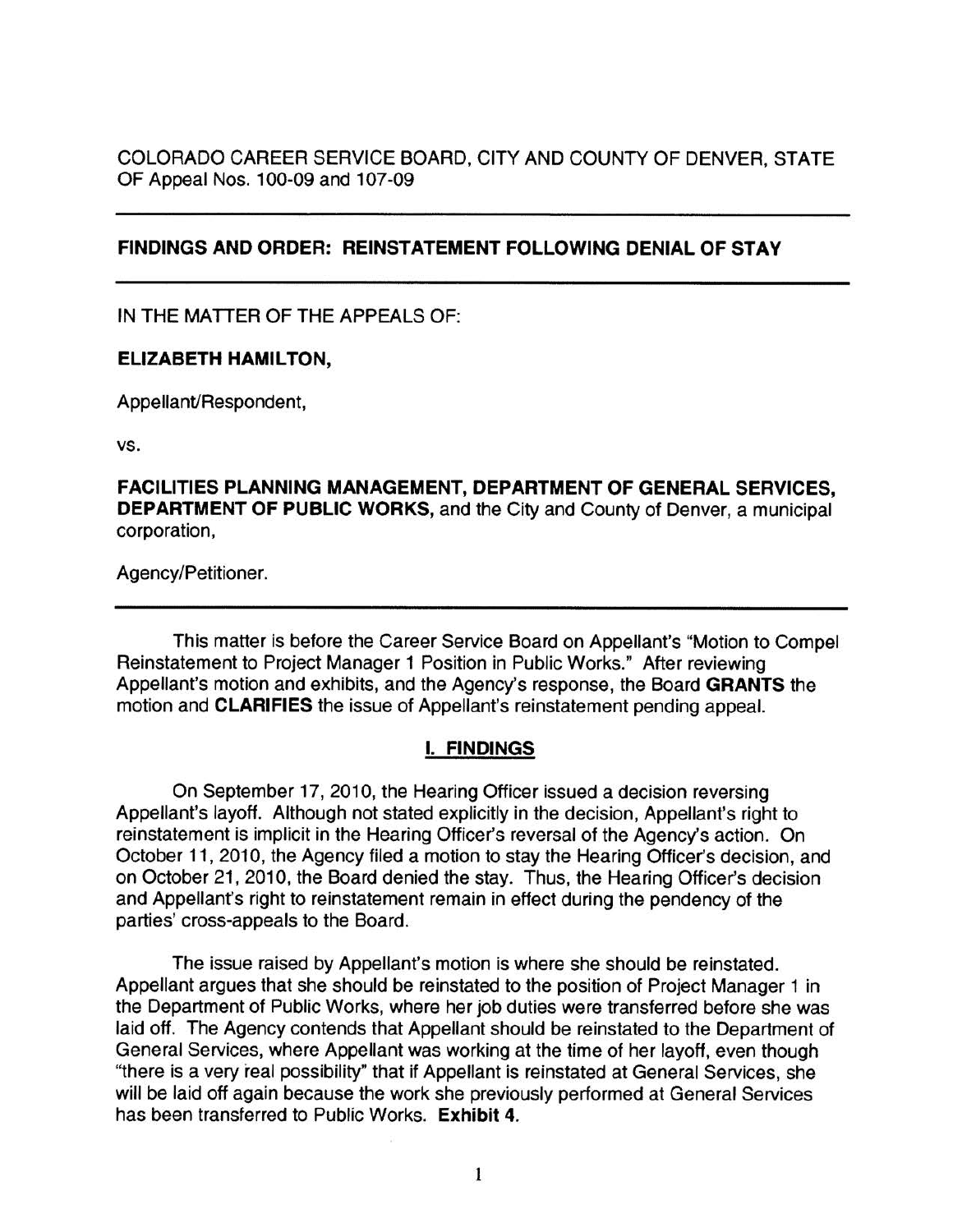Prior to the career service hearing, Appellant requested that Public Works be joined as a party in this appeal. The Hearing Officer ruled that a formal joinder was not necessary because Public Works was part of the same municipal corporation, the City and County of Denver. Appellant's Motion, 15. We also note that both Public Works and General Services were represented by advisory witnesses at the hearing. Appellant's Motion, 16. We agree with the Hearing Officer that Public Works and General Services are both departments within the same municipal corporation and ultimately, for purposes of this appeal, the City and County of Denver is the Agency.

Although the merits of the Hearing Officer's decision are not before us at this time, the Hearing Officer's findings regarding the old positions at General Services and the newly created positions at Public Works are relevant to the issue of reinstatement:

"The duties of the new position of Project Manager 1 at Public Works were the same as those previously performed by Senior Architects and Senior Engineers at General Services: project management of capital improvement and bond projects." Decision at 16.

"There is no evidence that the type and level of work done by General Services' Senior Architects was different in any respect from the work to be assigned Public Works' Project Managers." Id. at 16.

"[T]he two positions contained the same aggregate of duties and were therefore the same position under the Career Service Rules." Id. at 18.

"Contemporaneous emails indicate that the order of layoff and hiring was reversed in order to avoid the layoff rules." Id. at 24.

"In fact, one demotion was later acknowledged as an action in lieu of layoff, making it clear that the selections by competitive hire were part of the same layoff plan." Id. at 25.

As we have already noted, the Hearing Officer's decision remains in effect during the pendency of this appeal and based on the Hearing Officer's findings regarding the old positions at General Services and the new positions at Public Works, Appellant is entitled to be reinstated at that city agency where her job responsibilities now exist, and in this case, that agency is Public Works.

### II. **ORDER**

**IT IS THERFORE ORDERED** that Appellant's Motion to Compel is **GRANTED,**  the Hearing Officer's Decision of September 17, 2010, remains in full force and effect during the pendency of this appeal, and Appellant shall be reinstated to the position of